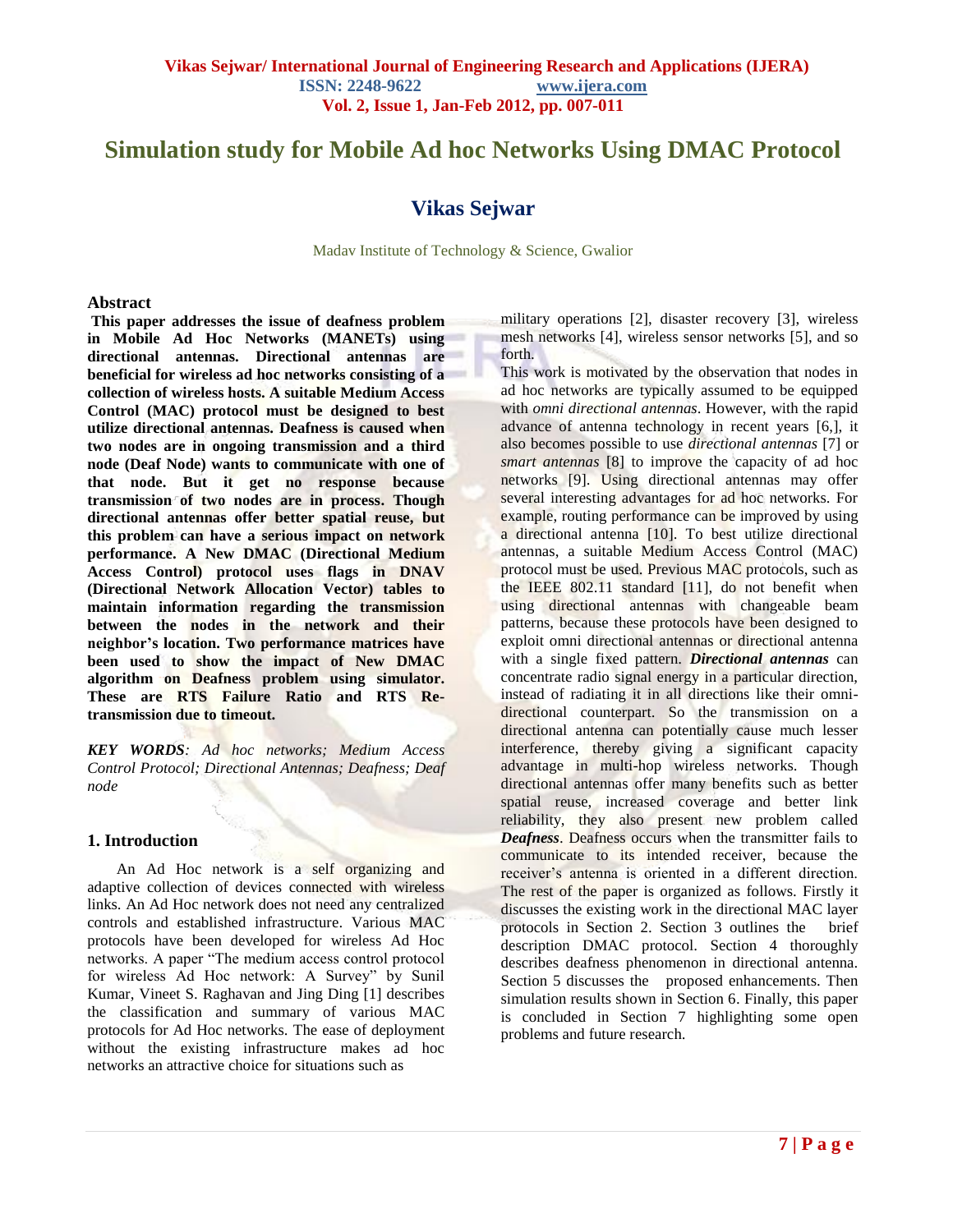# **2. Related Work**

Majority of the research using directional antenna were focused on single hop networks and cellular networks [16] in the past. Recently, many researchers have started to use directional antenna for multi-hop ad hoc or mesh networks [12],[13]. Various proposed protocols are similar to IEEE 802.11, carefully adapted to use over directional antennas. I present a brief overview of IEEE 802.11, followed by a discussion of the existing protocols for directional medium access control. Previous proposal on the use of directional antenna in multi-hop networks [15], Nasipuri et al. have proposed to send the RTS and CTS packets omnidirectionally so that the transmitter and receiver can locate themselves, and then send the DATA and ACK packet directionally. This solves the deafness problem but results in poor spatial reuse. Ko et al. have proposed that the nodes send directional RTS while the CTS is sent omni-directionally [14]. They assume that the transmitter knows the location of the receiver. Directional RTS leads to deafness around the neighborhood of the sender. In a similar work, Roy Choudhary et al. have proposed the DMAC (directional MAC) protocol that performs all MAC layer operations in directional mode [11]. This combined with the DVCS mechanism achieves maximum spatial reuse, but it suffers from both deafness and directional hidden terminal problems. In [16], Gossain et al. have identified the problems mentioned earlier and proposed modifications to existing directional MAC protocols to address the deafness problem. Their approach addresses the deafness scenario but not the hidden terminal problem. In [16], Cordiero et al. have proposed an optimization to the circular DMAC protocol to solve deafness and hidden terminal problem due to asymmetry in gain between directional and omni-directional antennas.

# **3. Directional MAC (D-MAC) Scheme**

 The Directional MAC (D-MAC) scheme [16] is similar to IEEE 802.11 in many ways. The DMAC scheme also sends an ACK immediately after the DATA, as in IEEE 802.11—however, in D-MAC scheme, the ACKs are sent using a directional antenna, instead of an omni directional antenna. In IEEE 802.11, if a node X is aware of an on-going transmission between some other two nodes (due to the receipt of RTS or CTS from those nodes), node X will not participate in a transfer itself that is, X will not send a RTS, or send reply to a RTS from another node, while the transfer between other two nodes is in progress. The D-MAC protocol apply a similar logic, but on a per-antenna basis. In brief, if antenna T at node X has received a RTS or CTS related to an on-going transfer between two other nodes, then

node X will not transmit anything using antenna T until that other transfer is completed. Antenna T would be said to be 'blocked' for the duration of that transfer—the duration of the transfer is included in each RTS and CTS frames (as in IEEE 802.11), therefore, each node can determine when a blocked antenna should become unblocked. The key point to note about is that, when using directional antennas, while one directional antenna at some node may be blocked (as defined above), other directional antennas at the same node may not be blocked, allowing transmission using the unblocked antennas. This property results in performance improvement when using directional antennas. Omni directional transmission of a frame in DMAC scheme requires the use of all the directional antennas. Therefore, an omni directional transmission can be performed if and only if none of the directional antennas are blocked.



Example of Directional MAC protocol

#### **4. Deafness Problem**

 This section will focus various scenarios in which deafness problem would occur. In general, deafness is caused when the transmitter repeatedly tries to send RTS to a destination but the destination does not reply with a CTS. In Figure below, if node **S** is transmitting to node **D**, it sends a directional RTS to Node **D**. Node **D** then sends a directional CTS. Node **X** is not aware of this transmission. If it initiates a transmission to node **S**, node **S** will not respond as it is transmitting data directionally to node **D**. This causes node **X** to back off unnecessarily resulting in poor channel utilization. Here, deafness arises because node **S** has its beam oriented in a different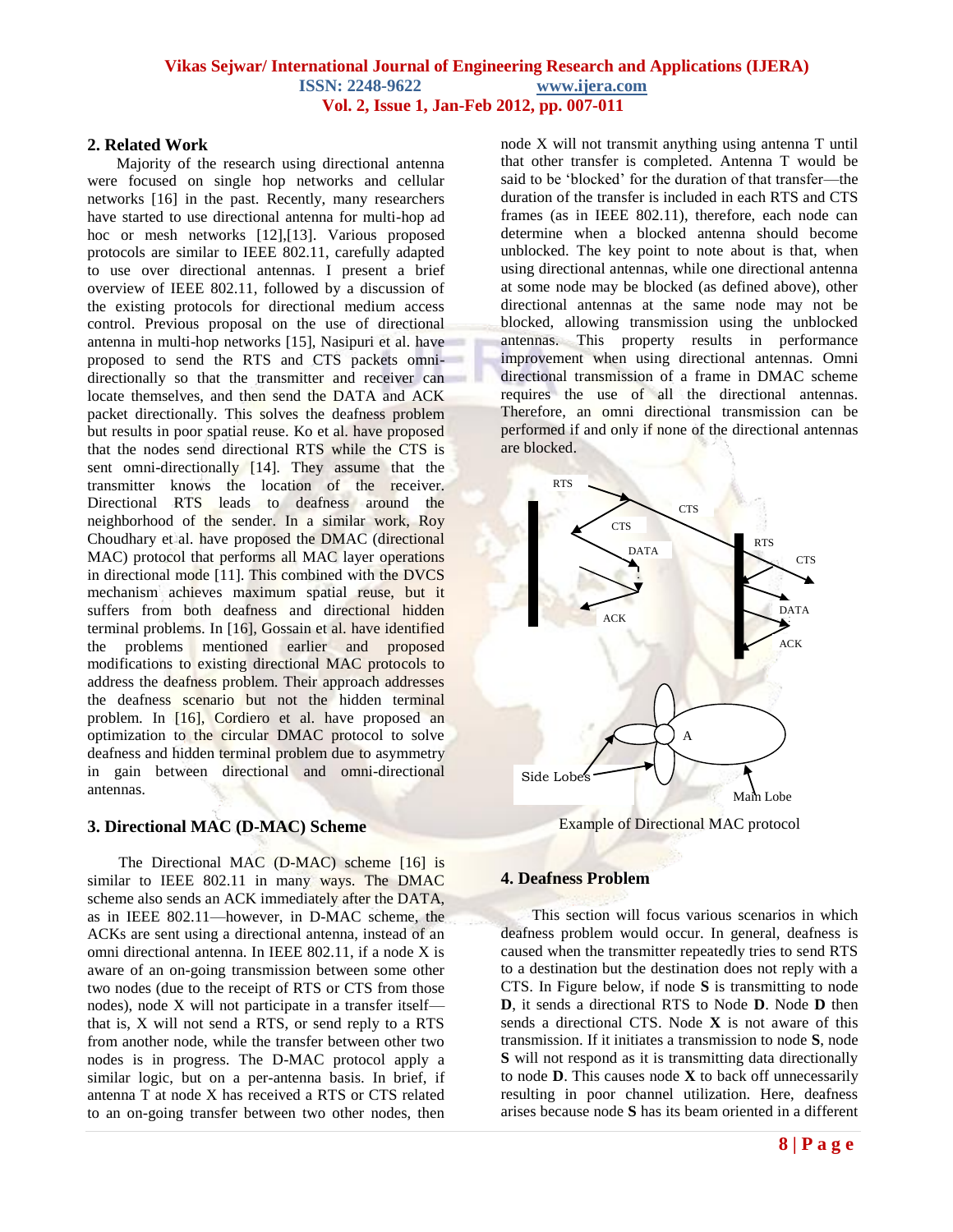# **Vikas Sejwar/ International Journal of Engineering Research and Applications (IJERA) ISSN: 2248-9622 www.ijera.com Vol. 2, Issue 1, Jan-Feb 2012, pp. 007-011**

direction and node **X** assumes that the RTS packet is lost due to congestion. Node **X** cannot initiate a transmission to node **S** immediately when the transmission between node **S** and node **D** is over, because it has to wait for the entire back off interval. The directional MAC protocols that send RTS or CTS in a directional manner (DRTS/DCTS) suffer from this problem.



#### **5. New D-MAC Protocol**

D-MAC protocol utilizes a directional antenna for sending the RTS frames in a particular direction, whereas CTS frames are transmitted in all directions.

 In a D-MAC protocol to improve network performance, a DRTS frame is transmitted in the direction of the intended receiver prior to the transmission of the actual data frames. Using DRTS only, instead of omni directional RTS (ORTS), may increase the probability of control packet collisions in some cases. To overcome the probability of collisions between control frames which lead to deafness problem the paper proposes a NEW D-MAC protocol. This protocol minimizes the deafness and hidden node drawbacks of directional antennas in MAC layer. A flag is used in DNAV table which takes care of the ongoing transmission between various nodes in the network, as well as their neighboring nodes location also. Now the RTS frames are send in the two different types i.e. DRTS\ORTS. Suppose any node say **G** has to transfer data then it has to follow below cited algorithm:

- I. If none of the directional antennas at node **G** are blocked and the flag value is null then node **G** will send ORTS,
- II. If any of the directional antennas at node **G** are blocked, then it will check the value in DNAV table consist of flag in which the information regarding the ongoing transmission between the neighboring nodes is available,
- III. Node **G** will wait for processing transmission, after that again it will sends DRTS.

The DMAC protocol [16] is used as a baseline for performance comparison. In DMAC, all the MAC layer operations are done in a directional manner. It is aimed

towards maximum spatial reuse but it suffers from all the problems mentioned in Section 4. The various parameters are used to optimize the network performance and to improve the overall throughput. The factor that is to be calculated for the optimization of New DMAC protocol is RTS failure ratio since both the deafness problem occurs due to RTS packet dropout by the nodes.

#### **Failure Ratio = 1- (NCTS/NRTS)**

Where:

**NCTS** = No. of CTS successfully received **NRTS**= No. of RTS sent

These parameter are helpful in the performance evaluation of the protocol because deafness of node depends upon the RTS not received due to beam formed towards another node.

#### **6. Results**

#### **A. Simulation Environment**

In this dissertation work all the simulation work is done in QualNet wireless network simulator version 4.0. Simulation time was taken 50 seconds and it remains fixed throughout all simulation work. All the scenarios have been designed in 300m x 300m area. Mobility model used is Random Way Point (RWP). In this model a mobile node is initially placed in a random location in the simulation area. Two nodes are communicated in whole simulation and other nodes, called Deaf nodes[17] try to communicate with this two nodes.

Wireless network which we have used have following values for different parameter**:** Channel frequency: 2.4 GHz, MAC Protocol: MAC802.11, Directional Antenna Mode: Enable, Directional Antenna Model: Switched Beam, Antenna Beam Pattern: 4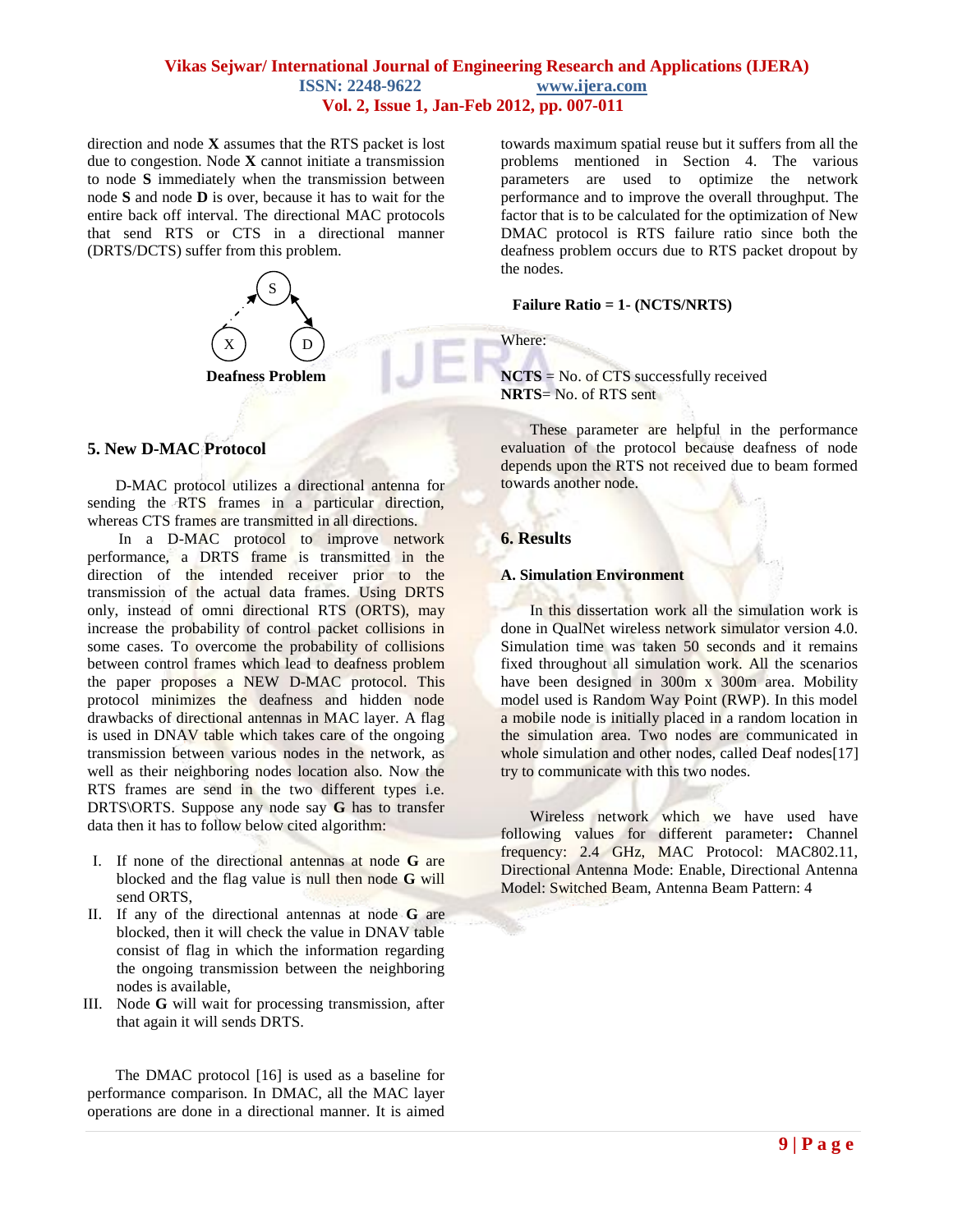# **B. Simulation Result**





**Fig 1. Comparison of RTS Failure Ratio and RTS Retransmission Due to Timeout for the New DMAC Protocol using different values of the transmission interval of Deaf Nodes.** 

By looking at figure 1 we can easily say that the RTS Failure Ratio decreases in both the protocols as the transmission interval of deaf nodes increases. RTS Failure Ratio is highest in case of interval is lowest i.e. 5 seconds, it means that in this case deaf nodes wait only 5 second for transmit RTS to communicating nodes. When the interval of transmit RTS increases, the RTS Failure Ratio decreases in both protocol, but in New DMAC it is low then DMAC.

The RTS re-transmission due to timeout decreases in both the case as the transmission interval increases from 5 to 25 second. In case of New DMAC protocol, the no of RTS sent by the deaf nodes decreases when the waiting time to access channel or sending control frames is increases because in New DMAC protocol there is a flag value which force the deaf nodes to increase its waiting time up to the flag value in DNAV of communicating nodes becomes 0. the DMAC protocol

does not have flag value in DNAV of the nodes, that's why the RTS re-transmission due to timeout is higher as comparatively in New DMAC protocol.

# **7. Conclusion**

This paper have focused deafness & hidden node problems that may affect the performance of MAC protocols for adhoc networks using directional antennas. The proposed New DMAC protocol very well handles the above problems. The conventional DMAC protocol repeatedly transmits RTS/CTS without having exact location and time duration for which the node has to wait. A New DMAC protocol provides certain rules for handling DRTS/ORTS transmission. New DMAC protocol helps in the improvement of the following criterion:

- $\triangleright$  Deafness of Nodes
- $\triangleright$  Neighbor Discovery
- **Power Management**

New DMAC protocol improves overall network performance and provides effective handling of the network traffic. It should be noted that Adhoc network is a dynamically changing scenario therefore the final performance depends on network topologies, and flow patterns in the network.

# **REFERENCES**

[1]Sunil Kumar, Vineet S. Raghavan and Jing Deng, "Medium Access Control protocols for ad hoc wireless networks: A survey" Science Direct journal. Ad Hoc *Networks* volume 4, Issue 3, pp 301 – 430, May 2006

[2] "IEEE Standard for Wireless LAN Medium Access Control (MAC) and Physical Layer (PHY) specifications, ISO/IEC 8802-11: 1999(E)," Aug. 1999.

[3]Cisco Systems. Mobile ad hoc networks for military. Cisco White Paper, GDSG-APAC-MANET.

[4]Zussman G, Segall A. Energy efficient routing in ad hoc disaster recovery networks. *Proceedings of the IEEE INFOCOM 2003*, March 2003.

[5]Akylidiz IF, Wang X. Wireless mesh networks: a survey. *Computer Networks* 2005; 47(4): 445–487.

[6]Merritt R. Startup bolts smart antennas to existing WiFi chip sets. Online Resource for CommsDesign Engineer, December 2003.